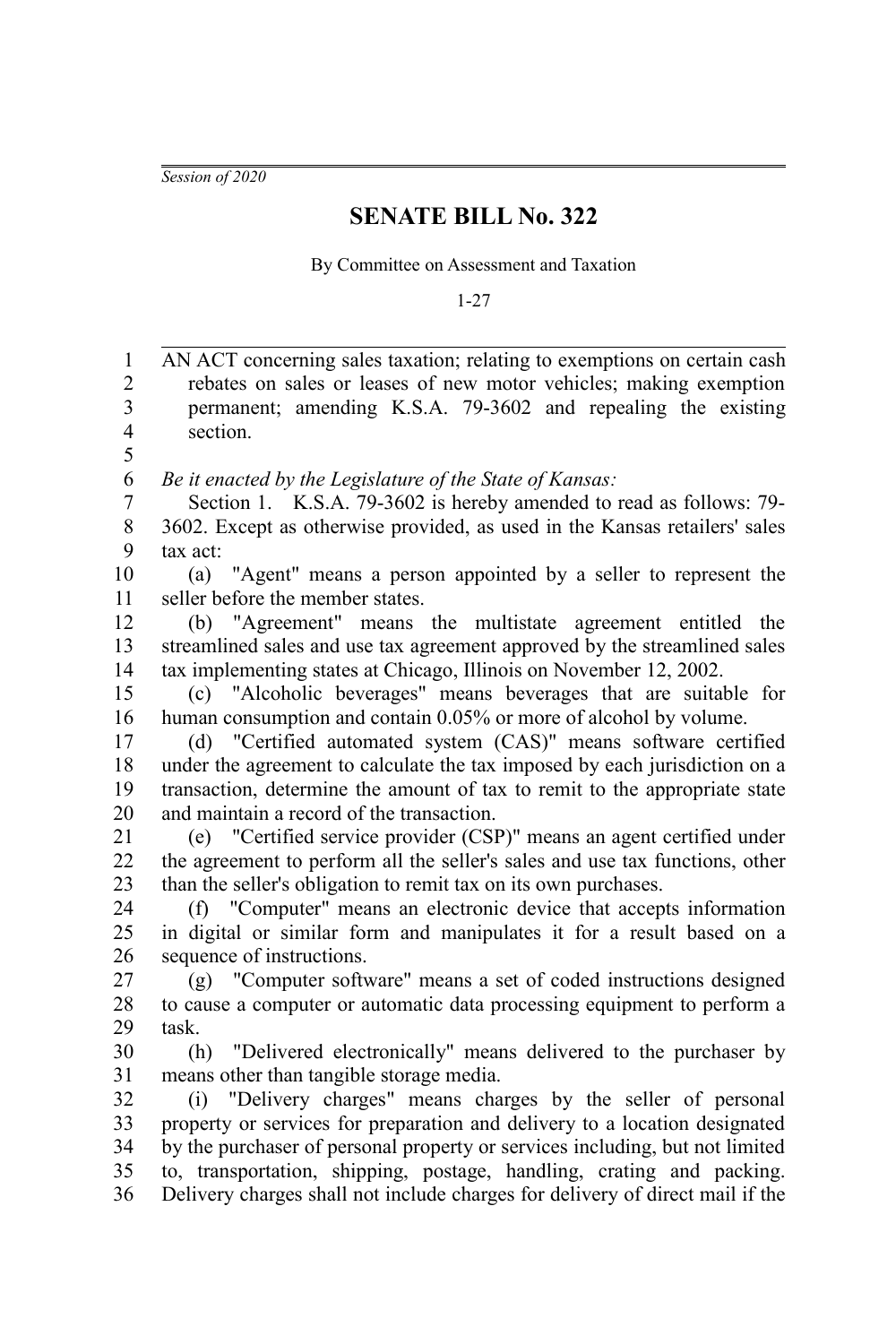charges are separately stated on an invoice or similar billing document given to the purchaser. 1 2

(j) "Direct mail" means printed material delivered or distributed by United States mail or other delivery services to a mass audience or to addressees on a mailing list provided by the purchaser or at the direction of the purchaser when the cost of the items are not billed directly to the recipients. Direct mail includes tangible personal property supplied directly or indirectly by the purchaser to the direct mail seller for inclusion in the package containing the printed material. Direct mail does not include multiple items of printed material delivered to a single address. 3 4 5 6 7 8 9 10

11

(k) "Director" means the state director of taxation.

(l) "Educational institution" means any nonprofit school, college and university that offers education at a level above the 12<sup>th</sup> grade, and conducts regular classes and courses of study required for accreditation by, or membership in, the higher learning commission, the state board of education, or that otherwise qualify as an "educational institution," as defined by K.S.A. 74-50,103, and amendments thereto. Such phrase shall include: (1) A group of educational institutions that operates exclusively for an educational purpose; (2) nonprofit endowment associations and foundations organized and operated exclusively to receive, hold, invest and administer moneys and property as a permanent fund for the support and sole benefit of an educational institution; (3) nonprofit trusts, foundations and other entities organized and operated principally to hold and own receipts from intercollegiate sporting events and to disburse such receipts, as well as grants and gifts, in the interest of collegiate and intercollegiate athletic programs for the support and sole benefit of an educational institution; and (4) nonprofit trusts, foundations and other entities organized and operated for the primary purpose of encouraging, fostering and conducting scholarly investigations and industrial and other types of research for the support and sole benefit of an educational institution. 12 13 14 15 16 17 18 19 20 21 22 23 24 25 26 27 28 29 30 31

(m) "Electronic" means relating to technology having electrical, digital, magnetic, wireless, optical, electromagnetic or similar capabilities. 32 33

(n) "Food and food ingredients" means substances, whether in liquid, concentrated, solid, frozen, dried or dehydrated form, that are sold for ingestion or chewing by humans and are consumed for their taste or nutritional value. "Food and food ingredients" does not include alcoholic beverages or tobacco. 34 35 36 37 38

(o) "Gross receipts" means the total selling price or the amount received as defined in this act, in money, credits, property or other consideration valued in money from sales at retail within this state; and embraced within the provisions of this act. The taxpayer, may take credit in the report of gross receipts for: (1) An amount equal to the selling price 39 40 41 42 43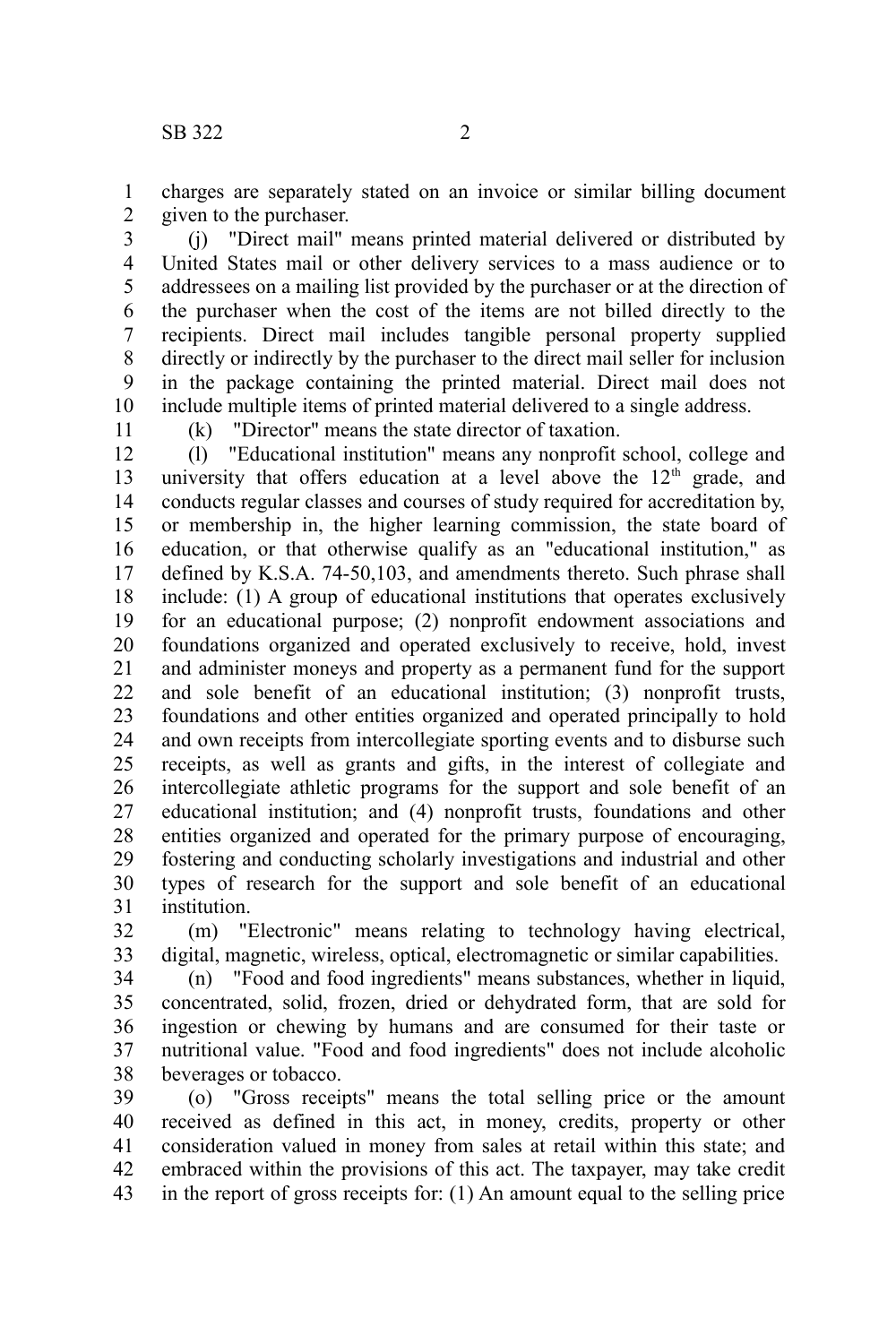25

of property returned by the purchaser when the full sale price thereof, including the tax collected, is refunded in cash or by credit; and (2) an amount equal to the allowance given for the trade-in of property. 1 2 3

(p) "Ingredient or component part" means tangible personal property which *that* is necessary or essential to, and which *that* is actually used in and becomes an integral and material part of tangible personal property or services produced, manufactured or compounded for sale by the producer, manufacturer or compounder in its regular course of business. The following items of tangible personal property are hereby declared to be ingredients or component parts, but the listing of such property shall not be deemed to be exclusive nor shall such listing be construed to be a restriction upon, or an indication of, the type or types of property to be included within the definition of "ingredient or component part" as herein set forth: 4 5 6 7 8 9 10 11 12 13 14

(1) Containers, labels and shipping cases used in the distribution of property produced, manufactured or compounded for sale which *that* are not to be returned to the producer, manufacturer or compounder for reuse. 15 16 17

(2) Containers, labels, shipping cases, paper bags, drinking straws, paper plates, paper cups, twine and wrapping paper used in the distribution and sale of property taxable under the provisions of this act by wholesalers and retailers and which *that* is not to be returned to such wholesaler or retailer for reuse. 18 19 20 21  $22$ 

(3) Seeds and seedlings for the production of plants and plant products produced for resale. 23 24

(4) Paper and ink used in the publication of newspapers.

(5) Fertilizer used in the production of plants and plant products produced for resale. 26 27

(6) Feed for animals, fowl and aquatic plants and animals, the primary purpose of which is use in agriculture or aquaculture, as defined in K.S.A. 47-1901, and amendments thereto, the production of food for human consumption, the production of animal, dairy, poultry or aquatic plant and animal products, fiber, fur, or the production of offspring for use for any such purpose or purposes. 28 29 30 31 32 33

(q) "Isolated or occasional sale" means the nonrecurring sale of tangible personal property, or services taxable hereunder by a person not engaged at the time of such sale in the business of selling such property or services. Any religious organization which *that* makes a nonrecurring sale of tangible personal property acquired for the purpose of resale shall be deemed to be not engaged at the time of such sale in the business of selling such property. Such term shall include: (1) Any sale by a bank, savings and loan institution, credit union or any finance company licensed under the provisions of the Kansas uniform consumer credit code of tangible personal property which *that* has been repossessed by any such entity; and 34 35 36 37 38 39 40 41 42 43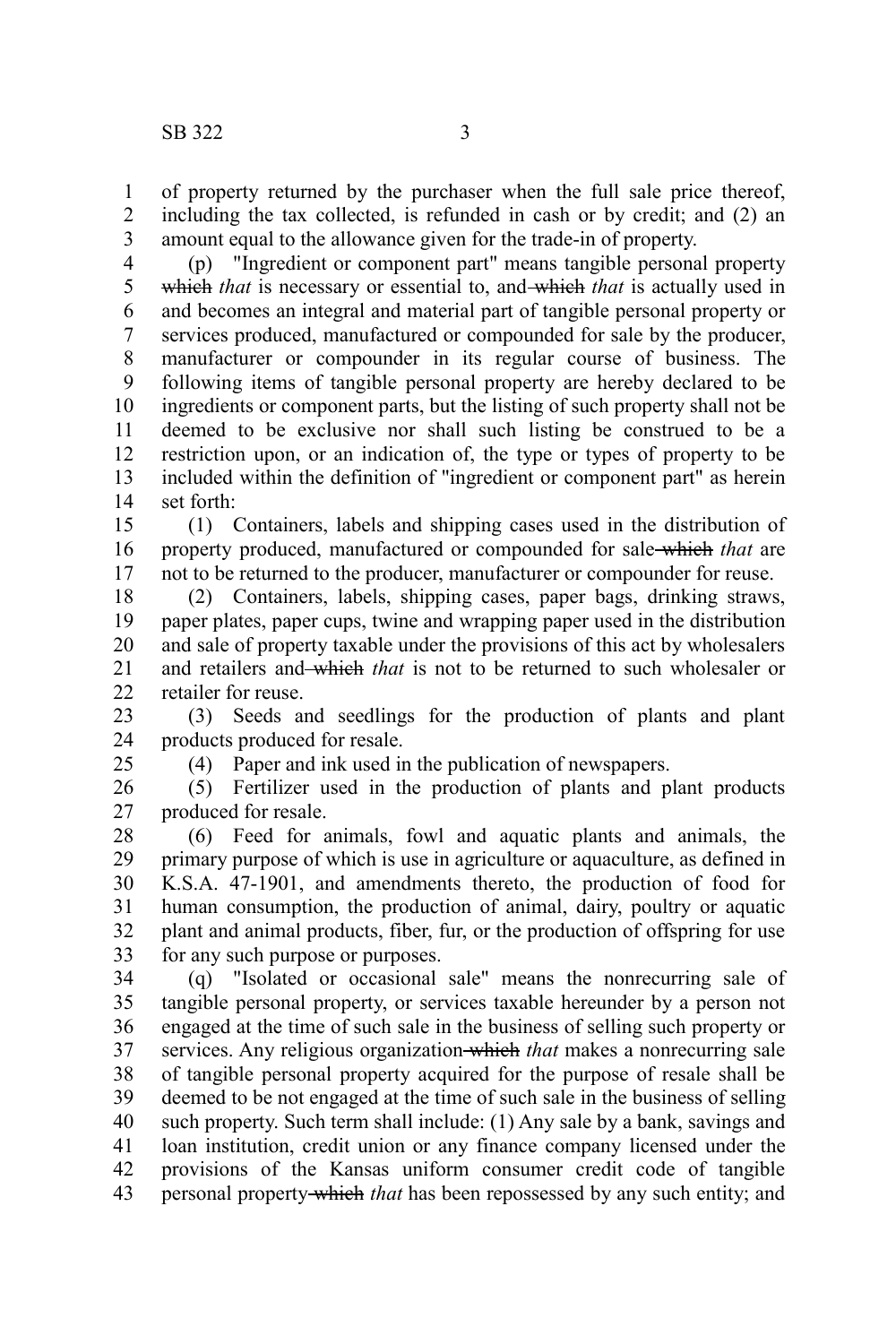(2) any sale of tangible personal property made by an auctioneer or agent on behalf of not more than two principals or households if such sale is nonrecurring and any such principal or household is not engaged at the time of such sale in the business of selling tangible personal property. 1  $\mathcal{L}$ 3 4

(r) "Lease or rental" means any transfer of possession or control of tangible personal property for a fixed or indeterminate term for consideration. A lease or rental may include future options to purchase or extend. 5 6 7 8

(1) Lease or rental does not include: (A) A transfer of possession or control of property under a security agreement or deferred payment plan that requires the transfer of title upon completion of the required payments; 9 10 11 12

(B) a transfer or possession or control of property under an agreement that requires the transfer of title upon completion of required payments and payment of an option price does not exceed the greater of \$100 or 1% of the total required payments; or 13 14 15 16

(C) providing tangible personal property along with an operator for a fixed or indeterminate period of time. A condition of this exclusion is that the operator is necessary for the equipment to perform as designed. For the purpose of this subsection, an operator must do more than maintain, inspect or set-up the tangible personal property. 17 18 19 20 21

(2) Lease or rental does include agreements covering motor vehicles and trailers where the amount of consideration may be increased or decreased by reference to the amount realized upon sale or disposition of the property as defined in 26 U.S.C.  $\S 7701(h)(1)$ . 22 23 24 25

(3) This definition shall be used for sales and use tax purposes regardless if a transaction is characterized as a lease or rental under generally accepted accounting principles, the internal revenue code, the uniform commercial code, K.S.A. 84-1-101 et seq., and amendments thereto, or other provisions of federal, state or local law. 26 27 28 29 30

(4) This definition will be applied only prospectively from the effective date of this act and will have no retroactive impact on existing leases or rentals. 31 32 33

(s) "Load and leave" means delivery to the purchaser by use of a tangible storage media where the tangible storage media is not physically transferred to the purchaser. 34 35 36

(t) "Member state" means a state that has entered in the agreement, pursuant to provisions of article VIII of the agreement. 37 38

(u) "Model 1 seller" means a seller that has selected a CSP as its agent to perform all the seller's sales and use tax functions, other than the seller's obligation to remit tax on its own purchases. 39 40 41

(v) "Model 2 seller" means a seller that has selected a CAS to perform part of its sales and use tax functions, but retains responsibility for 42 43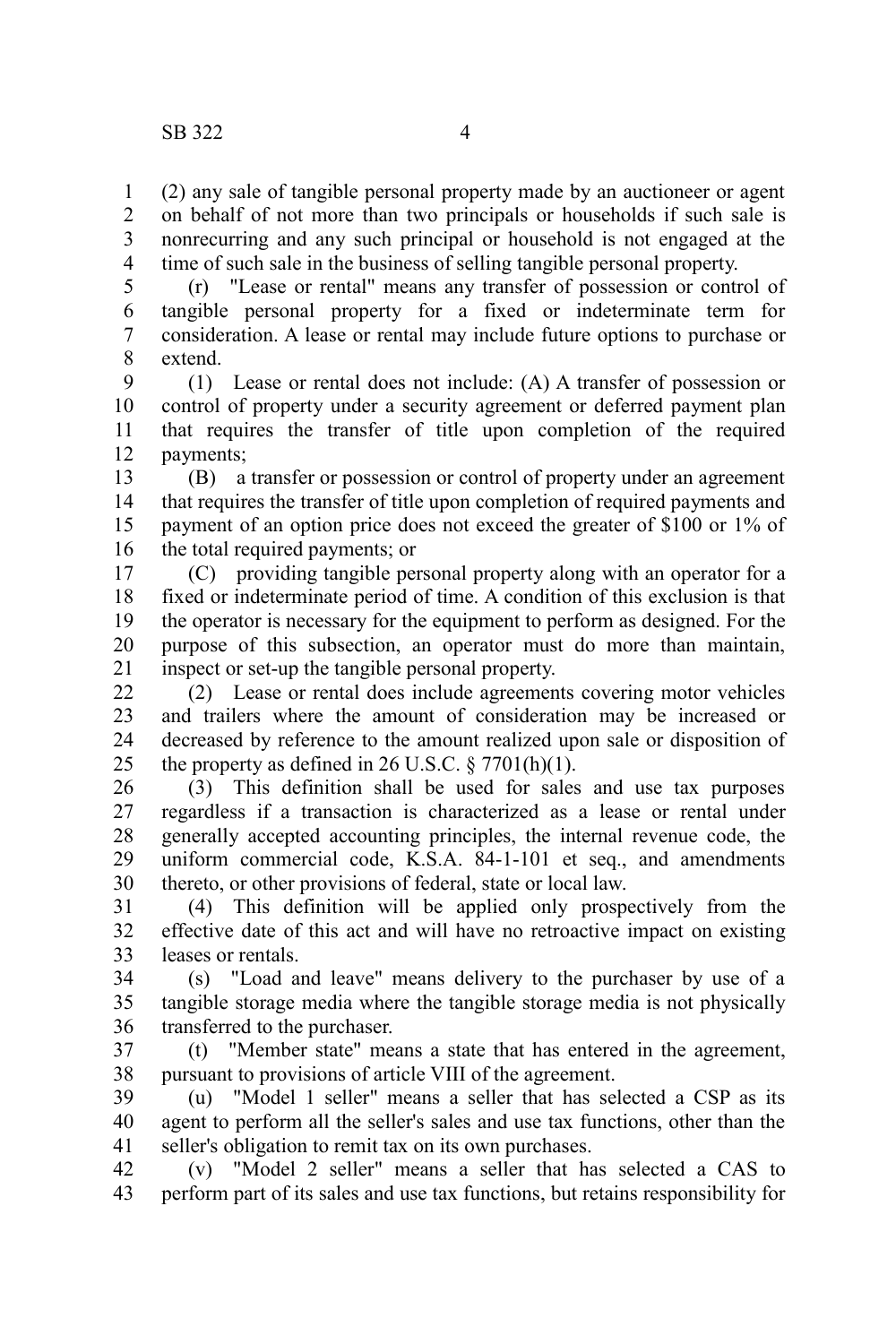remitting the tax. 1

(w) "Model 3 seller" means a seller that has sales in at least five member states, has total annual sales revenue of at least \$500,000,000, has a proprietary system that calculates the amount of tax due each jurisdiction and has entered into a performance agreement with the member states that establishes a tax performance standard for the seller. As used in this subsection a seller includes an affiliated group of sellers using the same proprietary system. 2 3 4 5 6 7 8

(x) "Municipal corporation" means any city incorporated under the laws of Kansas. 9 10

(y) "Nonprofit blood bank" means any nonprofit place, organization, institution or establishment that is operated wholly or in part for the purpose of obtaining, storing, processing, preparing for transfusing, furnishing, donating or distributing human blood or parts or fractions of single blood units or products derived from single blood units, whether or not any remuneration is paid therefor, or whether such procedures are done for direct therapeutic use or for storage for future use of such products. 11 12 13 14 15 16 17

(z) "Persons" means any individual, firm, copartnership, joint adventure, association, corporation, estate or trust, receiver or trustee, or any group or combination acting as a unit, and the plural as well as the singular number; and shall specifically mean any city or other political subdivision of the state of Kansas engaging in a business or providing a service specifically taxable under the provisions of this act. 18 19 20 21 22 23

(aa) "Political subdivision" means any municipality, agency or subdivision of the state which *that* is, or shall hereafter be, authorized to levy taxes upon tangible property within the state or which *that* certifies a levy to a municipality, agency or subdivision of the state which *that* is, or shall hereafter be, authorized to levy taxes upon tangible property within the state. Such term also shall include any public building commission, housing, airport, port, metropolitan transit or similar authority established pursuant to law and the horsethief reservoir benefit district established pursuant to K.S.A. 82a-2201, and amendments thereto. 24 25 26 27 28 29 30 31 32

(bb) "Prescription" means an order, formula or recipe issued in any form of oral, written, electronic or other means of transmission by a duly licensed practitioner authorized by the laws of this state. 33 34 35

(cc) "Prewritten computer software" means computer software, including prewritten upgrades, which *that* is not designed and developed by the author or other creator to the specifications of a specific purchaser. The combining of two or more prewritten computer software programs or prewritten portions thereof does not cause the combination to be other than prewritten computer software. Prewritten computer software includes software designed and developed by the author or other creator to the specifications of a specific purchaser when it is sold to a person other than 36 37 38 39 40 41 42 43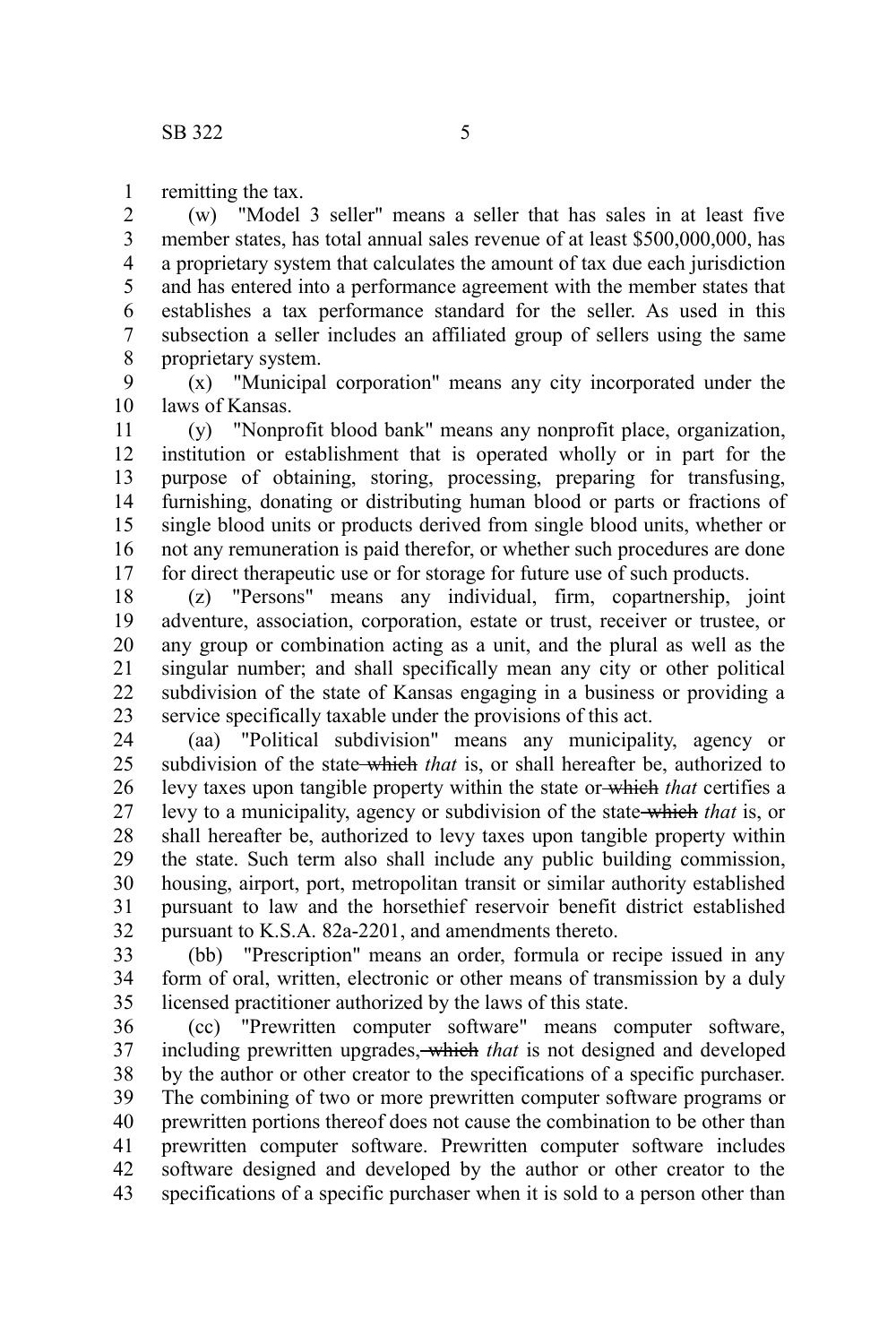the purchaser. Where a person modifies or enhances computer software of 1

which the person is not the author or creator, the person shall be deemed to be the author or creator only of such person's modifications or enhancements. Prewritten computer software or a prewritten portion thereof that is modified or enhanced to any degree, where such modification or enhancement is designed and developed to the specifications of a specific purchaser, remains prewritten computer software, except that where there is a reasonable, separately stated charge or an invoice or other statement of the price given to the purchaser for such modification or enhancement, such modification or enhancement shall not constitute prewritten computer software. 2 3 4 5 6 7 8 9 10 11

(dd) "Property which is consumed" means tangible personal property which *that* is essential or necessary to and which *that* is used in the actual process of and consumed, depleted or dissipated within one year in: (1) The production, manufacture, processing, mining, drilling, refining or compounding of tangible personal property; (2) the providing of services; (3) the irrigation of crops, for sale in the regular course of business; or (4) the storage or processing of grain by a public grain warehouse or other grain storage facility, and which is not reusable for such purpose. The following is a listing of tangible personal property, included by way of illustration but not of limitation, which *that* qualifies as property which *that* is consumed: 12 13 14 15 16 17 18 19 20 21  $22$ 

(A) Insecticides, herbicides, germicides, pesticides, fungicides, fumigants, antibiotics, biologicals, pharmaceuticals, vitamins and chemicals for use in commercial or agricultural production, processing or storage of fruit, vegetables, feeds, seeds, grains, animals or animal products whether fed, injected, applied, combined with or otherwise used; 23 24 25 26 27 28

(B) electricity, gas and water; and

(C) petroleum products, lubricants, chemicals, solvents, reagents and catalysts. 29 30

(ee) "Purchase price" applies to the measure subject to use tax and has the same meaning as sales price. 31 32

(ff) "Purchaser" means a person to whom a sale of personal property is made or to whom a service is furnished. 33 34

(gg) "Quasi-municipal corporation" means any county, township, school district, drainage district or any other governmental subdivision in the state of Kansas having authority to receive or hold moneys or funds. 35 36 37

(hh) "Registered under this agreement" means registration by a seller with the member states under the central registration system provided in article IV of the agreement. 38 39 40

(ii) "Retailer" means a seller regularly engaged in the business of selling, leasing or renting tangible personal property at retail or furnishing electrical energy, gas, water, services or entertainment, and selling only to 41 42 43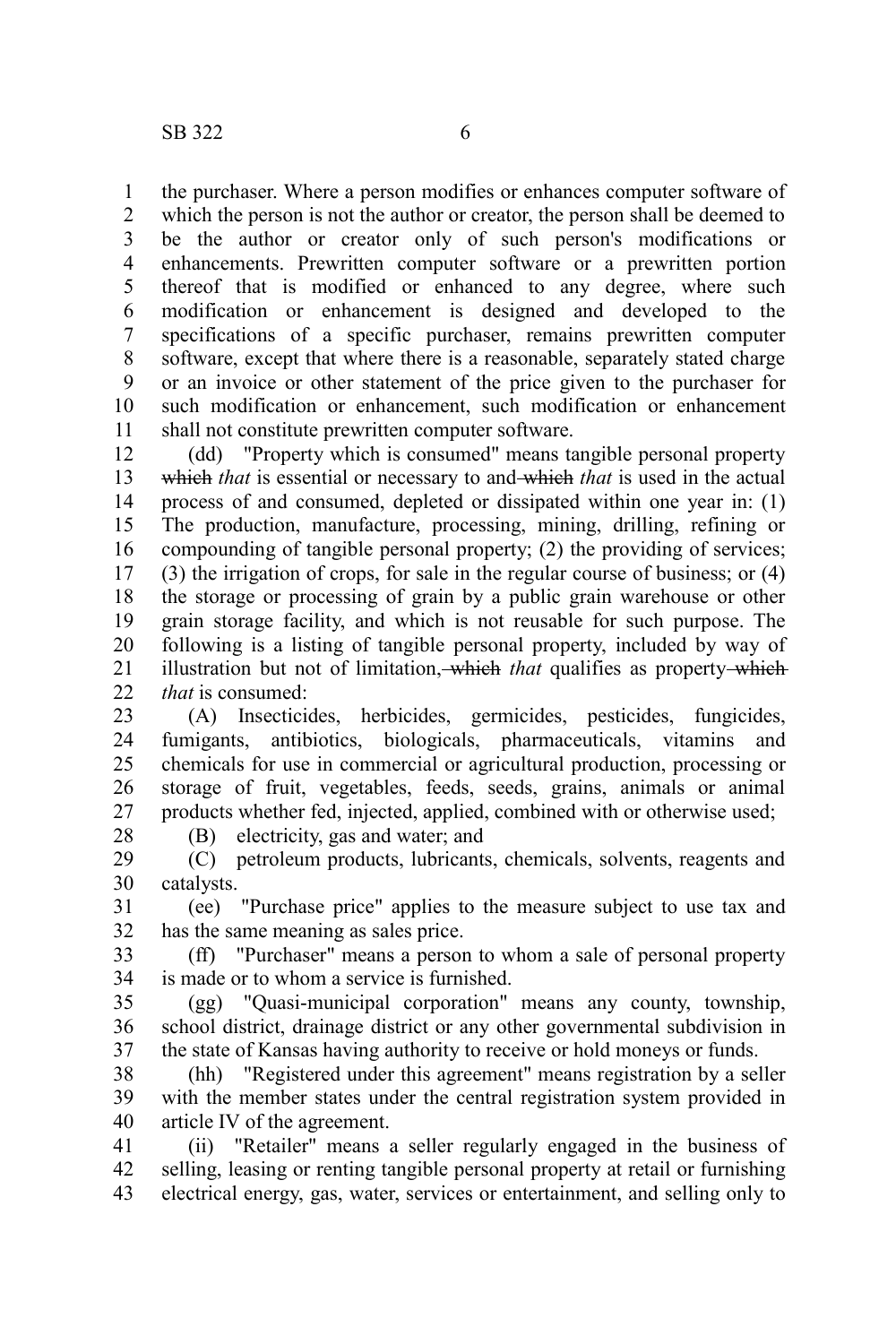the user or consumer and not for resale. 1

(jj) "Retail sale" or "sale at retail" means any sale, lease or rental for any purpose other than for resale, sublease or subrent. 2 3

(kk) "Sale" or "sales" means the exchange of tangible personal property, as well as the sale thereof for money, and every transaction, conditional or otherwise, for a consideration, constituting a sale, including the sale or furnishing of electrical energy, gas, water, services or entertainment taxable under the terms of this act and including, except as provided in the following provision, the sale of the use of tangible personal property by way of a lease, license to use or the rental thereof regardless of the method by which the title, possession or right to use the tangible personal property is transferred. The term "sale" or "sales" shall not mean the sale of the use of any tangible personal property used as a dwelling by way of a lease or rental thereof for a term of more than 28 consecutive days. 4 5 6 7 8 9 10 11 12 13 14 15

(ll) (1) "Sales or selling price" applies to the measure subject to sales tax and means the total amount of consideration, including cash, credit, property and services, for which personal property or services are sold, leased or rented, valued in money, whether received in money or otherwise, without any deduction for the following: 16 17 18 19 20

21

(A) The seller's cost of the property sold;

(B) the cost of materials used, labor or service cost, interest, losses, all costs of transportation to the seller, all taxes imposed on the seller and any other expense of the seller;  $22$ 23 24

(C) charges by the seller for any services necessary to complete the sale, other than delivery and installation charges; 25 26

27 28 (D) delivery charges; and (E) installation charges.

(2) "Sales or selling price" includes consideration received by the seller from third parties if: 29 30

(A) The seller actually receives consideration from a party other than the purchaser and the consideration is directly related to a price reduction or discount on the sale; 31 32 33

(B) the seller has an obligation to pass the price reduction or discount through to the purchaser; 34 35

(C) the amount of the consideration attributable to the sale is fixed and determinable by the seller at the time of the sale of the item to the purchaser; and 36 37 38

(D) one of the following criteria is met: 39

(i) The purchaser presents a coupon, certificate or other documentation to the seller to claim a price reduction or discount where the coupon, certificate or documentation is authorized, distributed or granted by a third party with the understanding that the third party will 40 41 42 43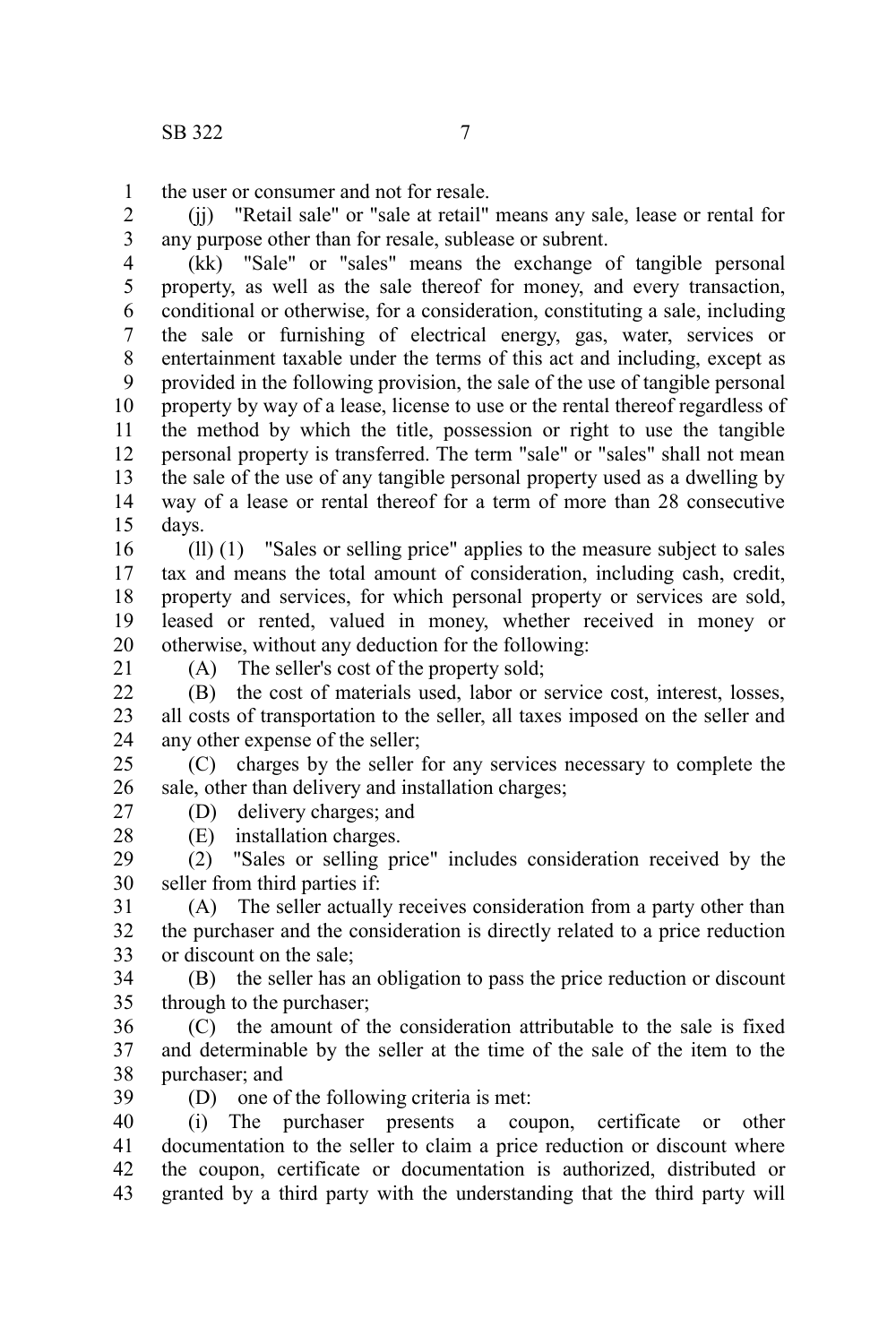reimburse any seller to whom the coupon, certificate or documentation is presented; 1 2

(ii) the purchaser identifies to the seller that the purchaser is a member of a group or organization entitled to a price reduction or discount. A preferred customer card that is available to any patron does not constitute membership in such a group; or 3 4 5 6

(iii) the price reduction or discount is identified as a third party price reduction or discount on the invoice received by the purchaser or on a coupon, certificate or other documentation presented by the purchaser. 7 8 9 10

(3) "Sales or selling price" shall not include:

(A) Discounts, including cash, term or coupons that are not reimbursed by a third party that are allowed by a seller and taken by a purchaser on a sale; 11 12 13

(B) interest, financing and carrying charges from credit extended on the sale of personal property or services, if the amount is separately stated on the invoice, bill of sale or similar document given to the purchaser; 14 15 16

(C) any taxes legally imposed directly on the consumer that are separately stated on the invoice, bill of sale or similar document given to the purchaser; 17 18 19

(D) the amount equal to the allowance given for the trade-in of property, if separately stated on the invoice, billing or similar document given to the purchaser; and 20 21 22

(E) commencing on July 1, 2018, and ending on June 30, 2021, cash rebates granted by a manufacturer to a purchaser or lessee of a new motor vehicle if paid directly to the retailer as a result of the original sale. 23 24 25

(mm) "Seller" means a person making sales, leases or rentals of personal property or services. 26 27

(nn) "Service" means those services described in and taxed under the provisions of K.S.A. 79-3603, and amendments thereto. 28 29

(oo) "Sourcing rules" means the rules set forth in K.S.A. 79-3670 through 79-3673, K.S.A. 12-191 and 12-191a, and amendments thereto, which *that* shall apply to identify and determine the state and local taxing jurisdiction sales or use taxes to pay, or collect and remit on a particular retail sale. 30 31 32 33 34

(pp) "Tangible personal property" means personal property that can be seen, weighed, measured, felt or touched, or that is in any other manner perceptible to the senses. Tangible personal property includes electricity, water, gas, steam and prewritten computer software. 35 36 37 38

(qq) "Taxpayer" means any person obligated to account to the director for taxes collected under the terms of this act. 39 40

(rr) "Tobacco" means cigarettes, cigars, chewing or pipe tobacco or any other item that contains tobacco. 41 42

(ss) "Entity-based exemption" means an exemption based on who 43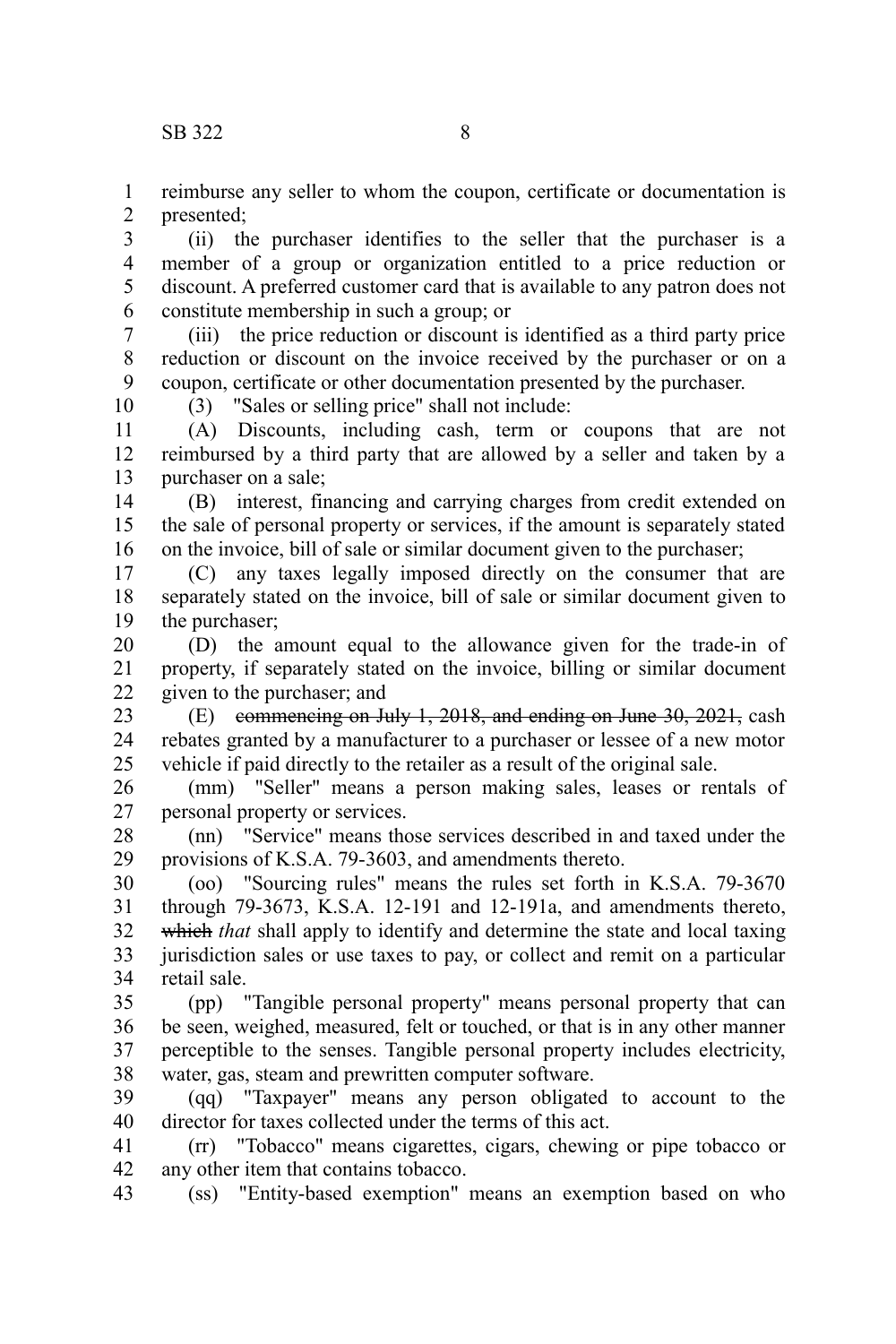purchases the product or who sells the product. An exemption that is available to all individuals shall not be considered an entity-based exemption. 1 2 3

(tt) "Over-the-counter drug" means a drug that contains a label that identifies the product as a drug as required by 21 C.F.R. § 201.66. The over-the-counter drug label includes: (1) A drug facts panel; or (2) a statement of the active ingredients with a list of those ingredients contained in the compound, substance or preparation. Over-the-counter drugs do not include grooming and hygiene products such as soaps, cleaning solutions, shampoo, toothpaste, antiperspirants and sun tan lotions and screens. 4 5 6 7 8 9 10 11

(uu) "Ancillary services" means services that are associated with or incidental to the provision of telecommunications services, including, but not limited to, detailed telecommunications billing, directory assistance, vertical service and voice mail services. 12 13 14 15

(vv) "Conference bridging service" means an ancillary service that links two or more participants of an audio or video conference call and may include the provision of a telephone number. Conference bridging service does not include the telecommunications services used to reach the conference bridge. 16 17 18 19 20

(ww) "Detailed telecommunications billing service" means an ancillary service of separately stating information pertaining to individual calls on a customer's billing statement. 21 22 23

(xx) "Directory assistance" means an ancillary service of providing telephone number information or address information, or both. 24 25

(yy) "Vertical service" means an ancillary service that is offered in connection with one or more telecommunications services, which *that* offers advanced calling features that allow customers to identify callers and to manage multiple calls and call connections, including conference bridging services. 26 27 28 29 30

(zz) "Voice mail service" means an ancillary service that enables the customer to store, send or receive recorded messages. Voice mail service does not include any vertical services that the customer may be required to have in order to utilize the voice mail service. 31 32 33 34

(aaa) "Telecommunications service" means the electronic transmission, conveyance or routing of voice, data, audio, video or any other information or signals to a point, or between or among points. The term telecommunications service includes such transmission, conveyance or routing in which computer processing applications are used to act on the form, code or protocol of the content for purposes of transmissions, conveyance or routing without regard to whether such service is referred to as voice over internet protocol services or is classified by the federal communications commission as enhanced or value added. 35 36 37 38 39 40 41 42 43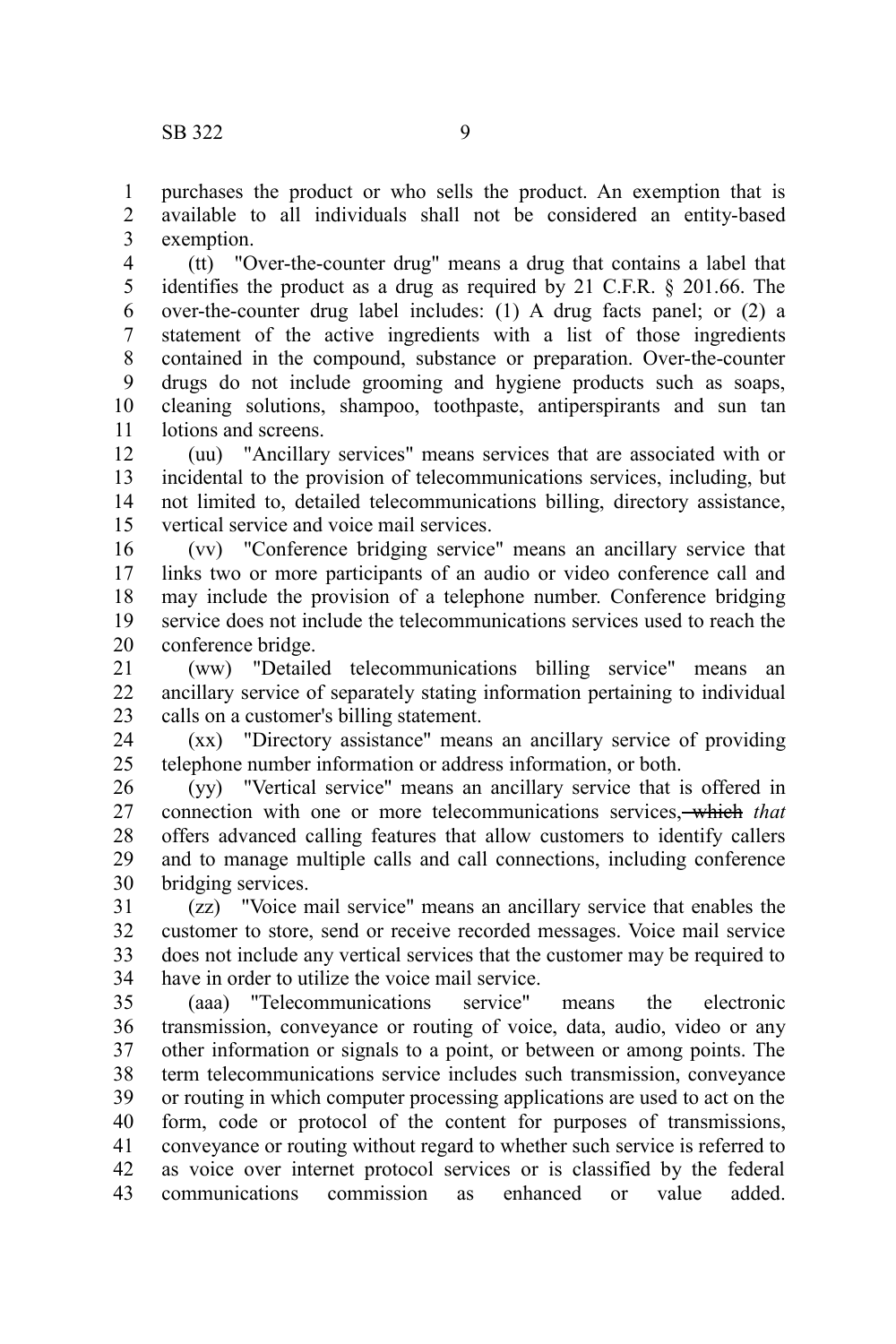Telecommunications service does not include: 1

(1) Data processing and information services that allow data to be generated, acquired, stored, processed or retrieved and delivered by an electronic transmission to a purchaser where such purchaser's primary purpose for the underlying transaction is the processed data or information; 2 3 4 5 6

(2) installation or maintenance of wiring or equipment on a customer's premises; 7 8

(3) tangible personal property;

(4) advertising, including, but not limited to, directory advertising; 10

(5) billing and collection services provided to third parties;

(6) internet access service; 12

(7) radio and television audio and video programming services, regardless of the medium, including the furnishing of transmission, conveyance and routing of such services by the programming service provider. Radio and television audio and video programming services shall include, but not be limited to, cable service as defined in 47 U.S.C. § 522(6) and audio and video programming services delivered by commercial mobile radio service providers, as defined in 47 C.F.R. § 20.3; 13 14 15 16 17 18 19

20

9

11

(8) ancillary services; or

(9) digital products delivered electronically, including, but not limited to, software, music, video, reading materials or ring tones. 21 22

(bbb) "800 service" means a telecommunications service that allows a caller to dial a toll-free number without incurring a charge for the call. The service is typically marketed under the name 800, 855, 866, 877 and 888 toll-free calling, and any subsequent numbers designated by the federal communications commission. 23 24 25 26 27

(ccc) "900 service" means an inbound toll telecommunications service purchased by a subscriber that allows the subscriber's customers to call in to the subscriber's prerecorded announcement or live service. 900 service does not include the charge for collection services provided by the seller of the telecommunications services to the subscriber, or service or product sold by the subscriber to the subscriber's customer. The service is typically marketed under the name 900 service, and any subsequent numbers designated by the federal communications commission. 28 29 30 31 32 33 34 35

(ddd) "Value-added non-voice data service" means a service that otherwise meets the definition of telecommunications services in which computer processing applications are used to act on the form, content, code or protocol of the information or data primarily for a purpose other than transmission, conveyance or routing. 36 37 38 39 40

(eee) "International" means a telecommunications service that originates or terminates in the United States and terminates or originates outside the United States, respectively. United States includes the District 41 42 43